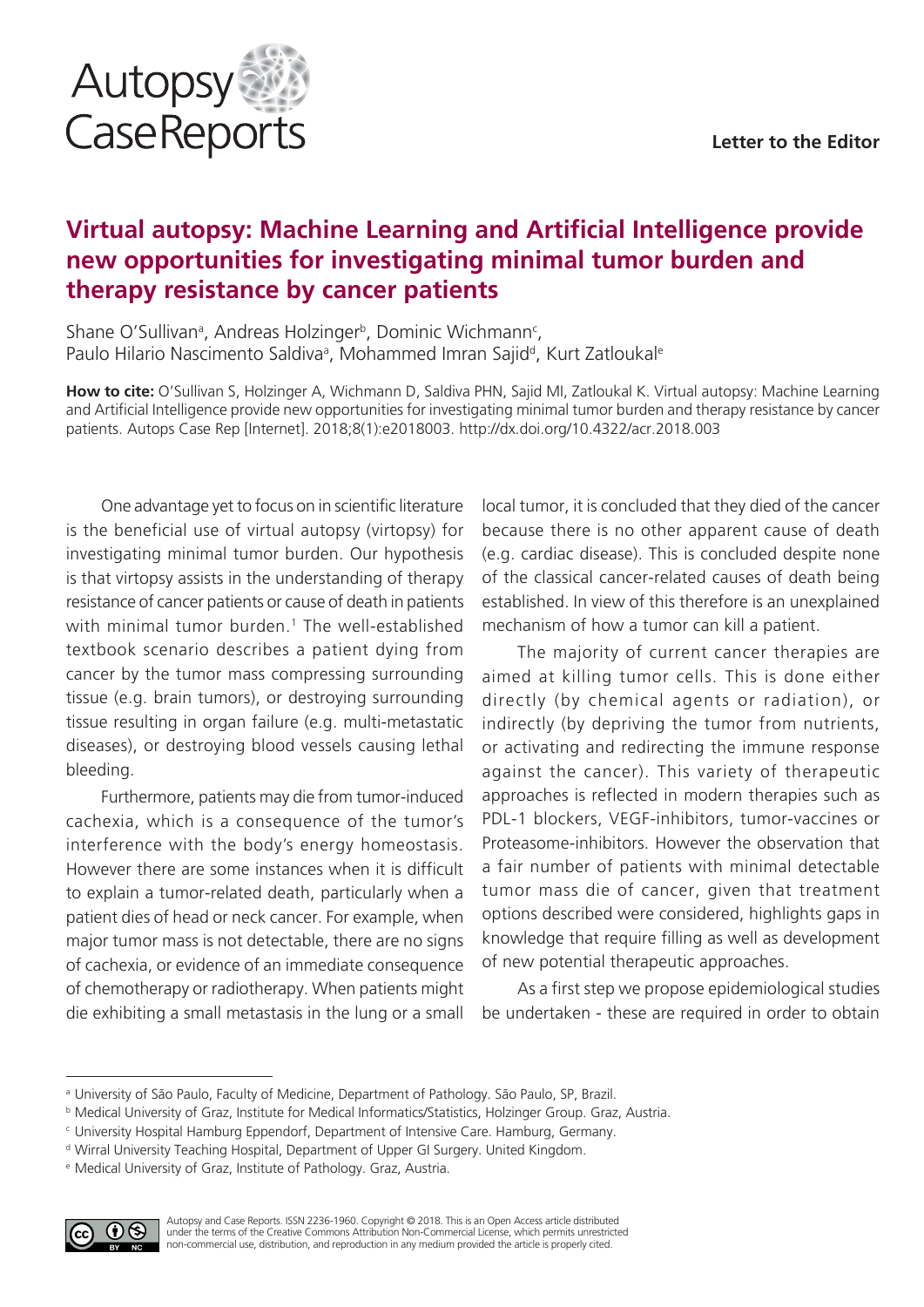*Virtual autopsy: Machine Learning and AI provide new opportunities for investigating minimal tumor burden and therapy resistance by cancer patients*

quantifiable data on how many and which type of cancer patients die of cancer with minimal tumor mass. As autopsies are rarely performed on patients whose cancer has been well-characterized during the course of the disease, systematic data on this poorly-characterized cause of cancer-related death do not exist. Furthermore, the assessment of total tumor mass in the body is difficult in disseminated diseases by traditional autopsy. In cases where minimal tumor burden has caused patients to die, we need to gain more knowledge (evidence-based practice). It is the combination of autopsy, pathology and virtopsy that truly defines or examines the entire body. When dealing with a localized disease, traditional autopsy is appropriate in order to cut out, weigh and measure parts that are affected. This however, cannot be performed when dealing with a disseminated disease with many small lesions in various organ systems. Virtopsy can be a very effective intervention to quantify tumor mass. Imaging would provide very important baseline data to compare different patients' tumor mass and to exclude other non-cancer-related causes of death.1 Machine learning methods will also be of great assistance too, particularly for potential in-silico modelling.<sup>2,3</sup> This would save time and effort; enabling what is not currently feasible in a wet-lab. Moreover, the principles of machine learning image analysis would enhance virtopsy.1

The enormous practical success of Machine Learning and Artificial Intelligence (AI) has led to more evidence-based decision-making in the medical domain.4 A very recent example with deep learning models demonstrated impressive results:<sup>5</sup> the authors utilized a GoogleNet Inception v3 CNN architecture for the classification of skin lesions, using only pixels and disease labels as inputs. They pre-trained their network with 1.28 million images (1,000 object categories), and trained it on 129,450 clinical images, consisting of 2,032 different diseases. The performance was tested against 21 board-certified dermatologists on biopsy-proven clinical images with two critical binary classification use cases: keratinocyte carcinomas versus benign seborrheic keratoses; and malignant melanomas versus benign nevi.

The results demonstrated that such deep learning models can achieve a performance even beyond human experts. However, besides being resource-intensive and data-hungry, black-box machine learning and

AI approaches have one enormous disadvantage in the medical domain – they are lacking transparency. Even if we understand the mathematical theory of machine learning model it is complicated, yet impossible to get insight into the internal working of such a model. This leads to a major question – can we trust such results?

Consequently, there is growing demand in interactive machine learning advances,<sup>6</sup> which are not only well performing, but transparent, interpretable and trustworthy and include a human-in-the-loop.7 For the medical domain it is necessary to re-enact the machine decision-making process, to reproduce and to comprehend the learning and knowledge extraction process.<sup>8</sup> For medical decision support it is of ultimate importance to understand the causality of learned representations.<sup>9,10</sup> If human intelligence will be complemented by machine learning and at least in some cases even take precedence, humans must be able to understand and principally be able to interactively influence the machine decision process. This needs to make sense in order to close the gap between human thinking and machine "thinking".11

Increasing legal and privacy characteristics are a massive motivation for this practice. The new European General Data Protection Regulation (GDPR and ISO/IEC 27001) entering into force on May, 25, 2018, will make black-box approaches difficult to use in any business, because they recognize that they are not able to explain why a decision has been made; this will make glass-box approaches essential<sup>12</sup> and stimulate international research in interactive machine learning with the goal of making decisions interpretable, comprehensible and reproducible. In our example, this is not only useful for machine learning research, and for clinical decision making, but at the same time a big asset for the training of medical students.

We therefore call for a collaborative effort to generate quantifiable data on tumor burden of patients who died of cancer without evidence of classical causes of cancer-related deaths. These data could lay the foundation for discovering novel mechanisms of how a cancer may interfere with body function. There is increasing evidence from metabolomic studies that tumors may markedly interfere with metabolism as demonstrated by certain metabolic signatures that correlate with disease prognosis.<sup>13</sup> Interestingly this interference was not related to signs of cachexia, and therefore is most likely different to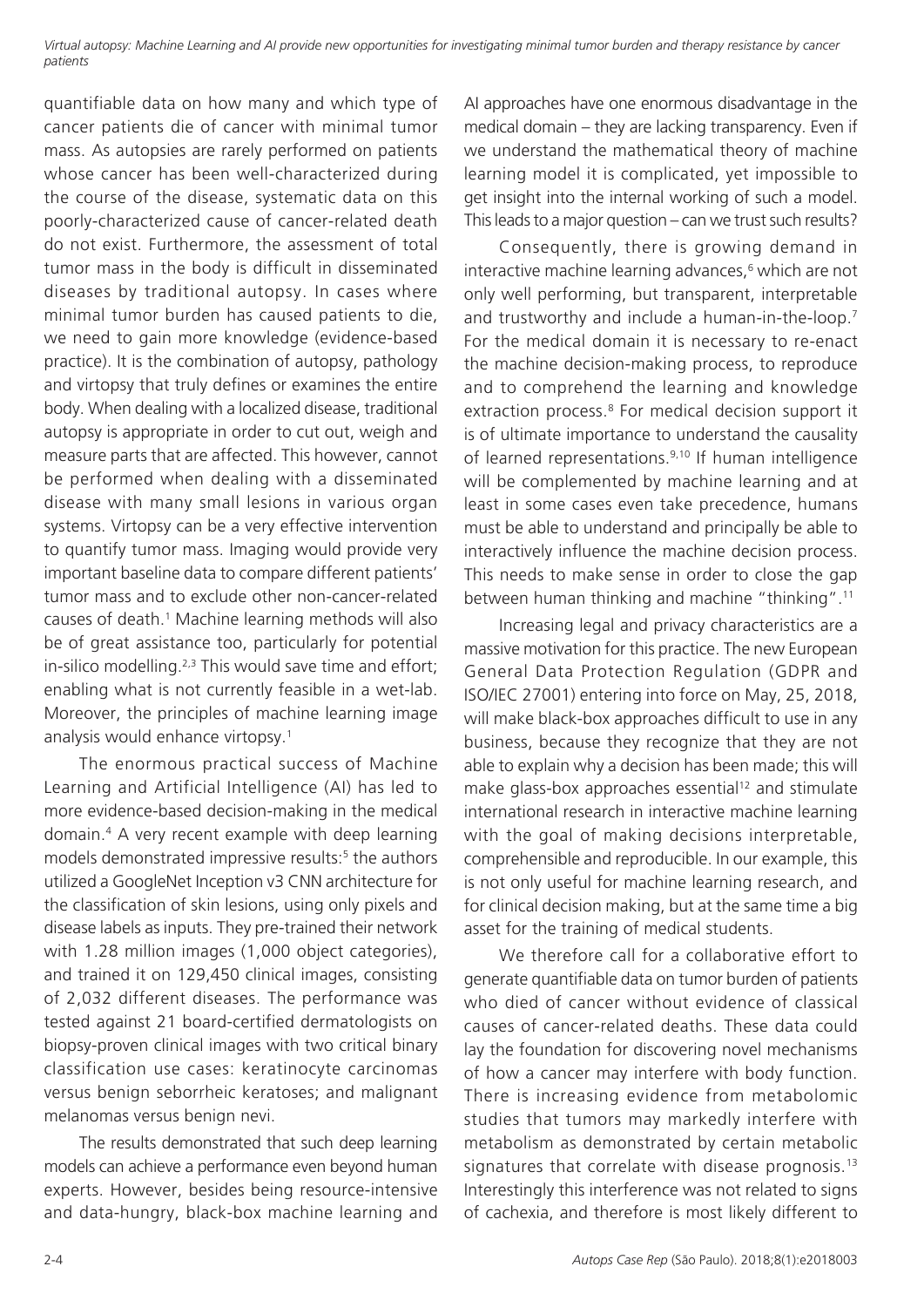presently-described mechanisms of cancer-induced cachexia.14 A broadening of the scientific basis on the relevance of metabolic interference of cancer could widen the field of cancer therapies, which target the cancer interference with the patient's metabolism.15

In summary, this article presents and supports an add-on example of how virtopsy can propel medicine into the future, its impact, implications and application in investigating minimal tumor burden and therapy resistance by cancer patients. Great advances will be made by taking advantage of current progress in Machine Learning and Artificial Intelligence, however new approaches are needed that make use of a human-in-the-loop and above all in making transparent why and how a decision has been made.

## **ACKNOWLEDGEMENTS**

We thank the organization CNPQ (Brazilian National Council for Scientific and Technological Development). This entity provided support that was invaluable to our research. The authors declare they have no actual or potential competing interests.

### **REFERENCES**

- 1. O'Sullivan S, Holzinger A, Zatloukal K, Saldiva P, Sajid MI, Wichmann D. Machine learning enhanced virtual autopsy. Autops Case Rep. 2017;7(4):3-7. [http://dx.doi.](http://dx.doi.org/10.4322/acr.2017.037) [org/10.4322/acr.2017.037.](http://dx.doi.org/10.4322/acr.2017.037)
- 2. Jeanquartier F, Jean-Quartier C, Cemernek D, Holzinger A. In silico modeling for tumor growth visualization. BMC Syst Biol. 2016;10(1):1-15. [PMid:27503052.](http://www.ncbi.nlm.nih.gov/entrez/query.fcgi?cmd=Retrieve&db=PubMed&list_uids=27503052&dopt=Abstract) [http://dx.doi.](http://dx.doi.org/10.1186/s12918-016-0318-8) [org/10.1186/s12918-016-0318-8.](http://dx.doi.org/10.1186/s12918-016-0318-8)
- 3. Jeanquartier F, Jean-Quartier C, Kotlyar M, et al. 2016. Machine learning for in silico modeling of tumor growth. In: Holzinger A, editor. Machine learning for health informatics, springer Lecture Notes in Artificial Intelligence LNAI 9605. Cham: Springer International Publishing. pp. 415-434. http://dx.doi.org/10.1007/978- 3-319-50478-0\_21.
- 4. Jordan MI, Mitchell TM. Machine learning: trends, perspectives, and prospects. Science. 2015;349(6245):255- 60. [PMid:26185243.](http://www.ncbi.nlm.nih.gov/entrez/query.fcgi?cmd=Retrieve&db=PubMed&list_uids=26185243&dopt=Abstract) [http://dx.doi.org/10.1126/science.](http://dx.doi.org/10.1126/science.aaa8415) [aaa8415.](http://dx.doi.org/10.1126/science.aaa8415)
- 5. Esteva A, Kuprel B, Novoa RA, et al. Dermatologist-level classification of skin cancer with deep neural networks. Nature. 2017;542(7639):115-8. [PMid:28117445.](http://www.ncbi.nlm.nih.gov/entrez/query.fcgi?cmd=Retrieve&db=PubMed&list_uids=28117445&dopt=Abstract) [http://](http://dx.doi.org/10.1038/nature21056) [dx.doi.org/10.1038/nature21056.](http://dx.doi.org/10.1038/nature21056)
- 6. Holzinger A. Interactive machine learning for health informatics: when do we need the human-in-the-loop? Brain Informatics. 2016;3(2):119-31. [PMid:27747607.](http://www.ncbi.nlm.nih.gov/entrez/query.fcgi?cmd=Retrieve&db=PubMed&list_uids=27747607&dopt=Abstract) [http://dx.doi.org/10.1007/s40708-016-0042-6.](http://dx.doi.org/10.1007/s40708-016-0042-6)
- 7. Girardi D, Küng J, Kleiser R, et al. Interactive knowledge discovery with the doctor-in-the-loop: a practical example of cerebral aneurysms research. Brain Informatics. 2016;3(3):133-43. [PMid:27747590.](http://www.ncbi.nlm.nih.gov/entrez/query.fcgi?cmd=Retrieve&db=PubMed&list_uids=27747590&dopt=Abstract) [http://dx.doi.](http://dx.doi.org/10.1007/s40708-016-0038-2) [org/10.1007/s40708-016-0038-2.](http://dx.doi.org/10.1007/s40708-016-0038-2)
- 8. Holzinger A, Plass M, Holzinger K, Crisan GC, Pintea C-M, Palade V. Towards interactive machine learning (iML): Applying ant colony algorithms to solve the traveling salesman problem with the human-in-the-loop approach. springer Lecture Notes in Computer Science LNCS 9817. Heidelberg: Springer; 2016. p. 81-95. http:// dx.doi.org/10.1007/978-3-319-45507-56.
- 9. Pearl J. 2009. Causality: models, reasoning, and inference. 2nd ed. Cambridge: Cambridge University Press.
- 10. Gershman SJ, Horvitz EJ, Tenenbaum JB. Computational rationality: a converging paradigm for intelligence in brains, minds, and machines. Science. 2015;349(6245):273-8. [PMid:26185246.](http://www.ncbi.nlm.nih.gov/entrez/query.fcgi?cmd=Retrieve&db=PubMed&list_uids=26185246&dopt=Abstract) [http://dx.doi.org/10.1126/science.](http://dx.doi.org/10.1126/science.aac6076) [aac6076.](http://dx.doi.org/10.1126/science.aac6076)
- 11. Holzinger A. Trends in interactive knowledge discovery for personalized medicine: cognitive science meets machine learning. IEEE Intelligent Informatics Bulletin. 2014;15(1):6-14.
- 12. Holzinger A, Plass M, Holzinger K, Crisan GC, Pintea C-M, Palade V. A glass-box interactive machine learning approach for solving NP-hard problems with the humanin-the-loop. 2017. p. 1-26. [cited 2017 July 2017]. Available from: https://arxiv.org/abs/1708.01104
- 13. Bertini I, Cacciatore S, Jensen BV, et al. Metabolomic NMR fingerprinting to identify and predict survival of patients with metastatic colorectal cancer. Cancer Res. 2012;72(1):356-64. [PMid:22080567.](http://www.ncbi.nlm.nih.gov/entrez/query.fcgi?cmd=Retrieve&db=PubMed&list_uids=22080567&dopt=Abstract) [http://dx.doi.](http://dx.doi.org/10.1158/0008-5472.CAN-11-1543) [org/10.1158/0008-5472.CAN-11-1543](http://dx.doi.org/10.1158/0008-5472.CAN-11-1543).
- 14. Loumaye A, Thissen JP. Biomarkers of cancer cachexia. Clin Biochem. 2017;50(18):1281-88. http://dx.doi. org/10.1016/j.clinbiochem.2017.07.011.
- 15. Argilés JM, López-Soriano FJ, Stemmler B, Busquets S. Novel targeted therapies for cancer cachexia. Biochem J. 2017;474(16):2663-78[. PMid:28751550.](http://www.ncbi.nlm.nih.gov/entrez/query.fcgi?cmd=Retrieve&db=PubMed&list_uids=28751550&dopt=Abstract) [http://dx.doi.](http://dx.doi.org/10.1042/BCJ20170032) [org/10.1042/BCJ20170032](http://dx.doi.org/10.1042/BCJ20170032).